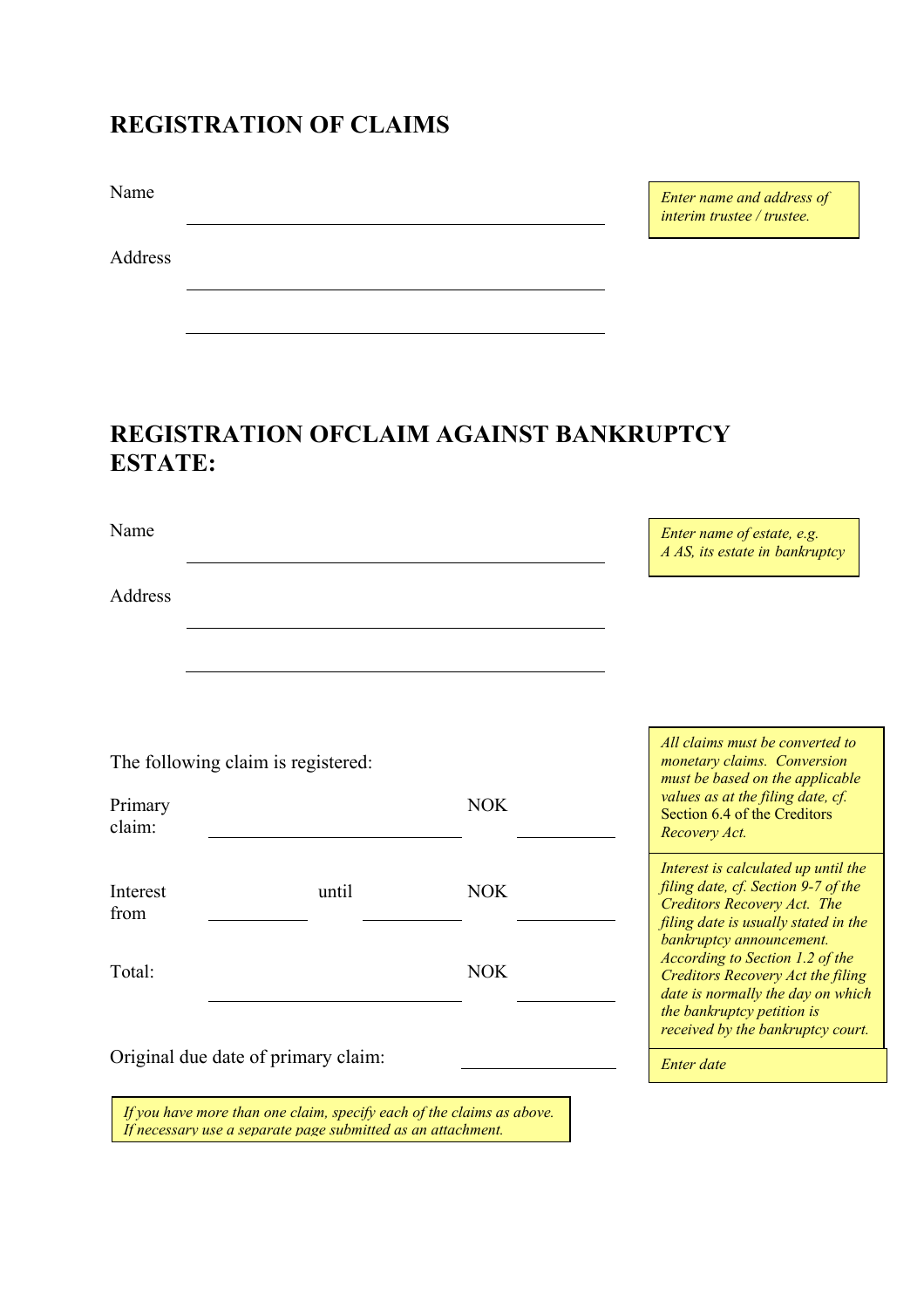Provide a brief explanation below if the claim was originally a non-monetary claim:

We have security for the above stated claim in the form of:

*Description of the security, whether the security is on the assets of the debtor or of a third party, whether the security has legal protection, for example in the form of registration, and when this legal protection took effect. Any documentation of the security should also be attached, for example copies of mortgage bonds, mortgage certificates and the like. State whether any other party than the debtor is liable for the claim.*

The following is enclosed as documentation of the claim:

*Enclose for example copies of agreements, receipts, invoices or other evidence of the outstanding claim.*

In our view the claim has priority in the bankruptcy estate.

*Enter first or second priority if you are of the view that the claim has priority, cf. Chapter 9 of the Creditors Recovery Act.*

Name and address of creditor:

Name

Address